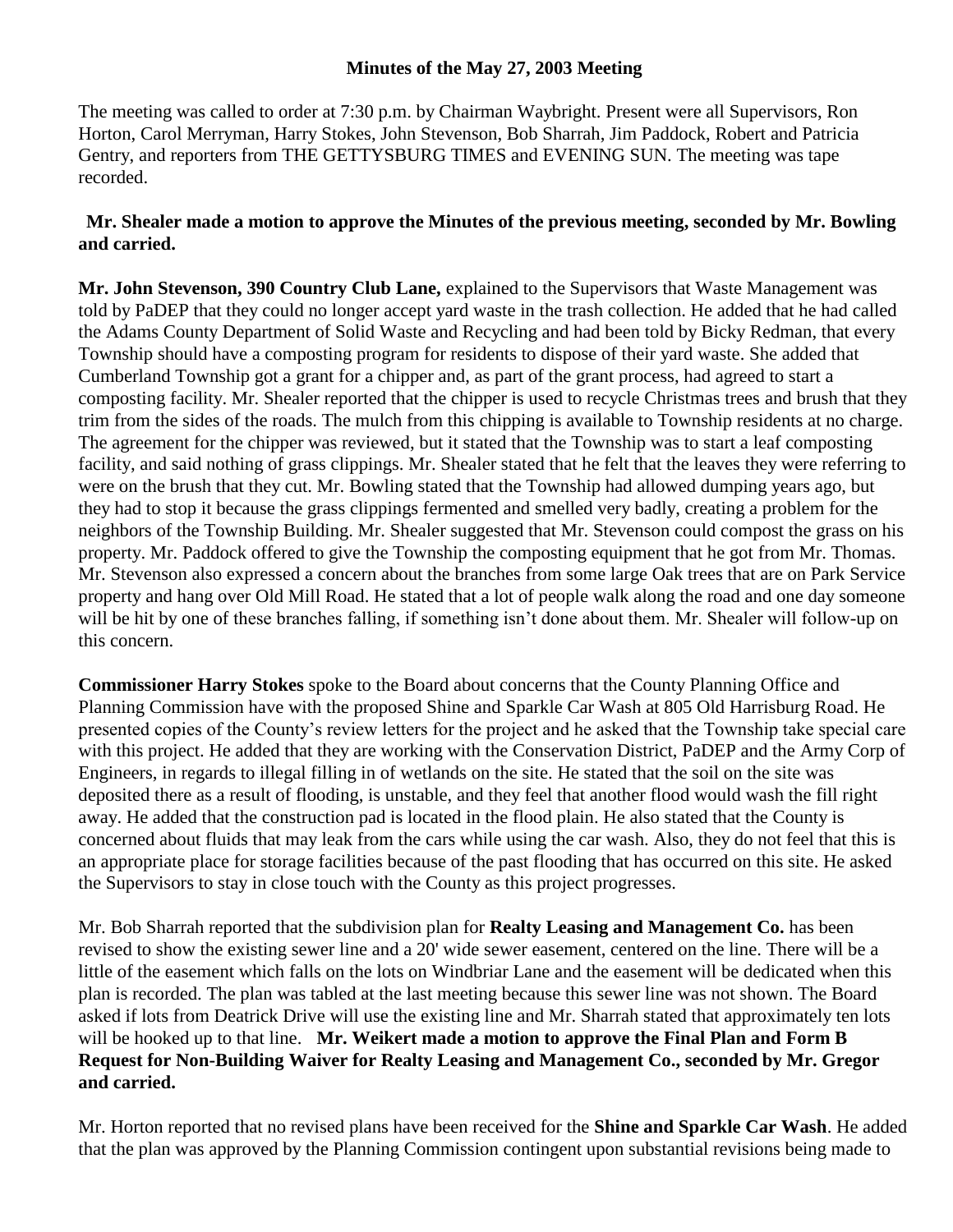the plan. Approval would be needed by the first meeting in July. Mr. Paddock added that the Commission did push the developer to do a number of things to improve the plan, in regards to the concerns expressed in the County's comments and again tonight by Commissioner Stokes. He added that he didn't feel that anyone wanted to approve the plan, but did not feel that they had the ability to turn it down. **Mr. Gregor made a motion to table, seconded by Mr. Bowling and carried.** 

Mr. Weikert stated, for the record, that he had cast the lone "no" vote on the first land development plan that was submitted for the above-mentioned property because of the concerns that were mentioned again tonight. The Board agreed that Attorney Heiser should review the plan and comments.

Mr. Horton reported that the next item on the agenda is regarding the same property and is part of the first approval. He stated that the Township has received a request from American Specialty Systems, Inc. for release of the \$10,000.00 being held in escrow for the landscaping improvements at 805 Old Harrisburg Road. Mr. Horton added that he has inspected the landscaping improvements and they appear to be pretty close to what is shown on the plan and he recommended that 90% be released and 10% be held in case some of the plants do not live. It was noted that some of the landscaping may have to be moved to allow for the additional access drive to the north of the car wash that the Planning Commission asked them to put on the plan. **Mr. Shealer made a motion to approve the release of 90% of the financial security being held in escrow for American Specialty Systems, Inc. for improvements at 805 Old Harrisburg Road, seconded by Mr. Weikert and carried.**

Mrs. Merryman explained that there are two revised **Certificates of Appropriateness** on the agenda for lots 12 and 14 in Roselawn. The color of the units has been revised to Harbor Blue, a color that had not been approved by HARB. She added that a complaint was received from a neighbor because she had been told that she could not use blue on her house. Mrs. Merryman explained that she confirmed with the Chairman of HARB that they had never told anyone that they could not use blue and this had to be an assumption on her builder's part. HARB has approved the revised certificates. **Mr. Gregor made a motion to approve the revised Certificates of Appropriateness for lots 12 and 14 in Roselawn, seconded by Mr. Weikert and carried.** 

## **Mr. Weikert made a motion, seconded by Mr. Shealer and carried to table the reappointments of Mr. Gratto and Mr. Paddock to the Planning Commission. The Board felt that, as a matter of courtesy, they should ask the Chairman, Ralph Haller, for a recommendation prior to the reappointments.**

The Manager/Engineer's report was reviewed. Mr. Weikert asked Mr. Horton if he had been able to arrange a meeting between Mr. Doersom and Mr. Bachert. Mr. Horton reported that he has contacted Mr. Bachert and he is willing to come in and discuss the situation. Mr. Gregor asked Mr. Horton if he had gotten a determination from Mr. Heiser on this situation. Mr. Horton reported that Mr. Heiser did determine that this is not a Township problem, it is a problem between the two neighbors.

The Zoning Officer's report was reviewed and the attached letter from Dave Sites requesting that he be allowed to start construction on a mail handling building prior to getting his approval from Labor and Industry. In the letter, Mr. Sites also agreed that the Township can hold his Certificate of Occupancy on the building until that approval has been received. **Mr. Gregor made a motion to permit Mr. Bower to issue the building permit without the L & I approval, subject to no Certificate of Occupancy being issued until they have that approval, seconded by Mr. Shealer and carried.** 

The Assistant Secretary's report was reviewed. Mrs. Merryman reported that she will miss the next meeting because of her stepdaughter's graduation. The Board asked her to see if Mrs. Green would cover the meeting for her.